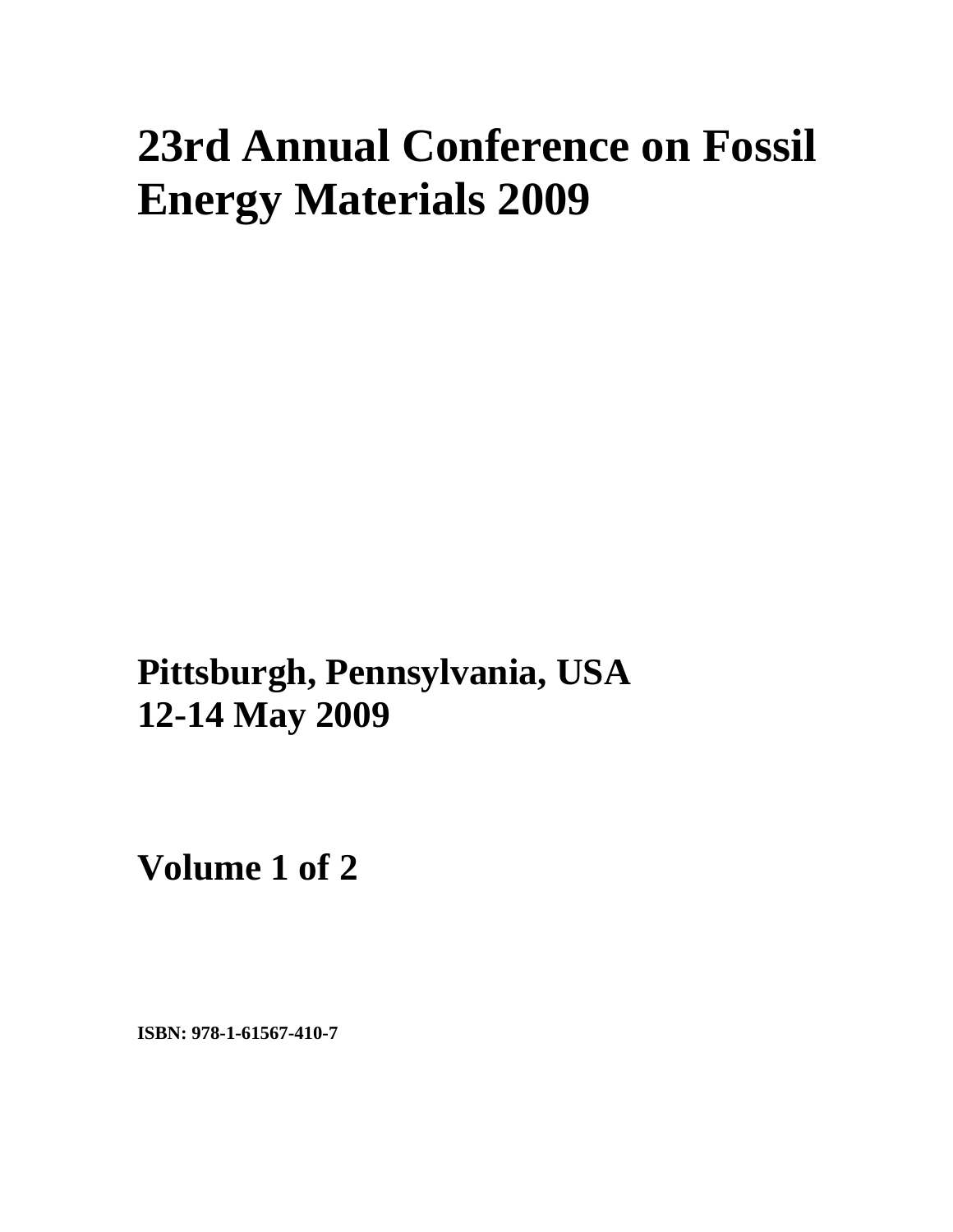**Printed from e-media with permission by:** 

Curran Associates, Inc. 57 Morehouse Lane Red Hook, NY 12571



**Some format issues inherent in the e-media version may also appear in this print version.** 

Copyright© (2009) by the National Energy Technology Laboratory All rights reserved.

Printed by Curran Associates, Inc. (2009)

For permission requests, please contact the National Energy Technology Laboratory at the address below.

National Energy Technology Laboratory 626 Cochrans Mill Road P.O. Box 10940 Pittsburgh, PA 15236-0940

Phone: (412) 386-4687 Fax: (412) 386-4604

www.netl.doe.gov

#### **Additional copies of this publication are available from:**

Curran Associates, Inc. 57 Morehouse Lane Red Hook, NY 12571 USA Phone: 845-758-0400 Fax: 845-758-2634 Email: curran@proceedings.com Web: www.proceedings.com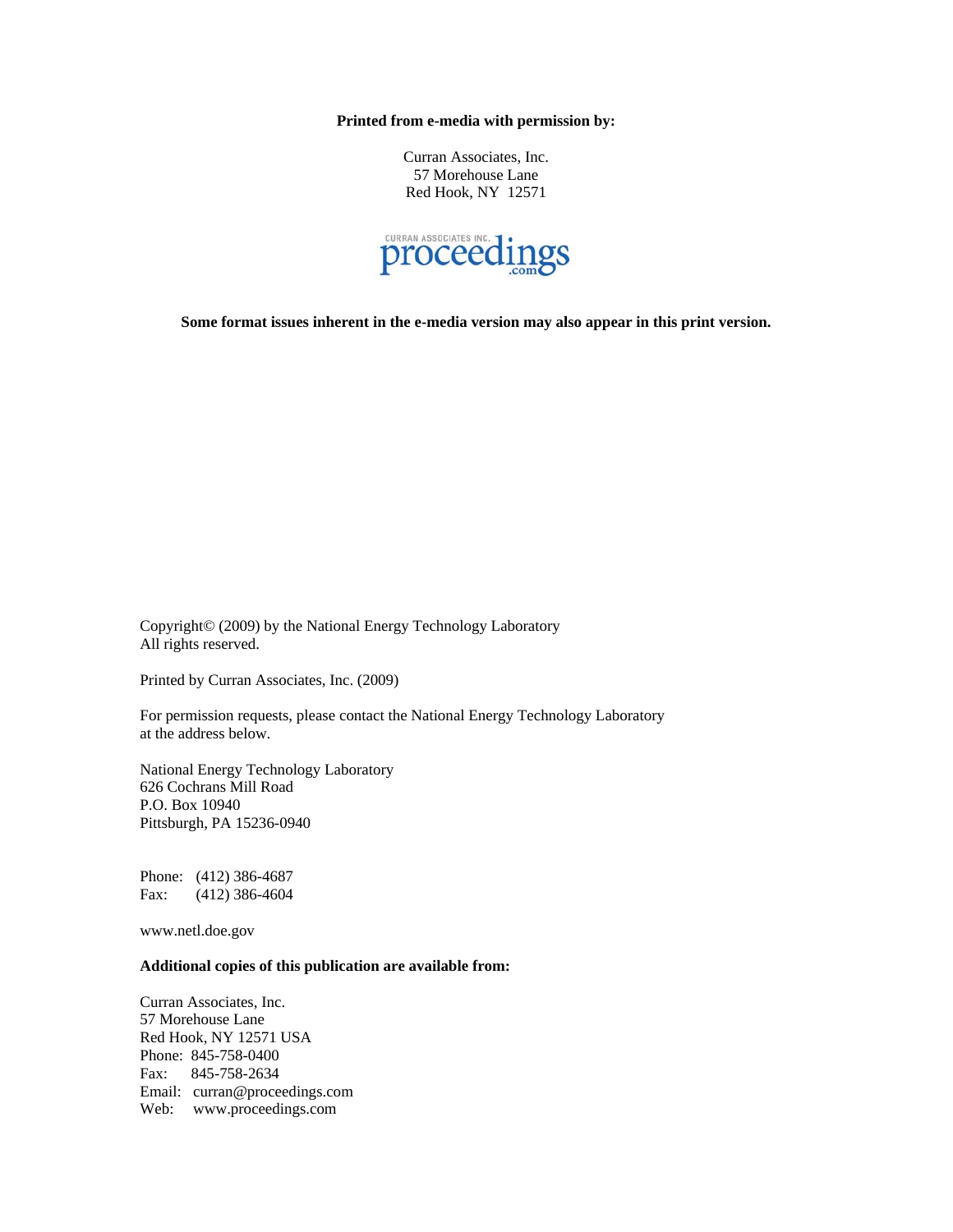# **TABLE OF CONTENTS**

#### **VOLUME 1**

| Robert Romanosky |  |
|------------------|--|

#### **SESSION 1 – ADVANCED ALLOYS & CONCEPTS**

| <b>Integrated Design and Rapid Development of Refractory Metal Based Alloys for Fossil Energy</b>                                                                |  |
|------------------------------------------------------------------------------------------------------------------------------------------------------------------|--|
| Michael C. Gao, Wren Chan, Omer N. Dogan, Paul King                                                                                                              |  |
| Omer Dogan, Michael Gao, Wren Chan, Paul King                                                                                                                    |  |
| Materials and Component Development for Advanced Turbine Systems – ODS Alloy Development56<br>B. S. J. Kang, K. Ogawa, L. Ma, M. A. Alvin, N. Wu, G. Smith       |  |
| Mike Santella                                                                                                                                                    |  |
| Michael P. Brady, Yujinori Yamamoto, Hongbin Bei, Michael L. Santella, Philip J. Maziasz                                                                         |  |
| <b>Consolidation of Gas Atomized Precurser Alloy Powder for the Formation of an Oxide Dispersion</b><br>I. E. Anderson, J. R. Rieken, M. J. Kramer, D. Shechtman |  |
| M. J. Kramer, P. K. Ray, M. Akinc                                                                                                                                |  |
| J. N. DuPont, K. D. Adams                                                                                                                                        |  |
| <b>Steven Kung</b>                                                                                                                                               |  |
| J. G. Sun                                                                                                                                                        |  |
| D. Gandy, S. Cheruvu, J. Shingledecker                                                                                                                           |  |
| Bruce A. Pint, Ying Zhang                                                                                                                                        |  |

#### **VOLUME 2**

|                              | 442 |
|------------------------------|-----|
| Gordon R. Holcomb            |     |
|                              |     |
| Thomas Lillo, Richard Wright |     |

#### **SESSION 3A – CORROSION & PROTECTION OF MATERIALS (CONTINUED)**

| K. Natesan, Z. Zeng, D. L. Rink                       |  |
|-------------------------------------------------------|--|
|                                                       |  |
| Madhavrao Govindaraju, N. Sastry Cheruvu, Ken Natesan |  |

### **SESSION 3B – FUNCTIONAL MATERIALS**

| K. S. Weil. J. T. Darsell                                        |  |
|------------------------------------------------------------------|--|
|                                                                  |  |
| K. S. Weil, G. J. Grant, J. T. Darsell, Y. Hovanski, J. S. Hardy |  |